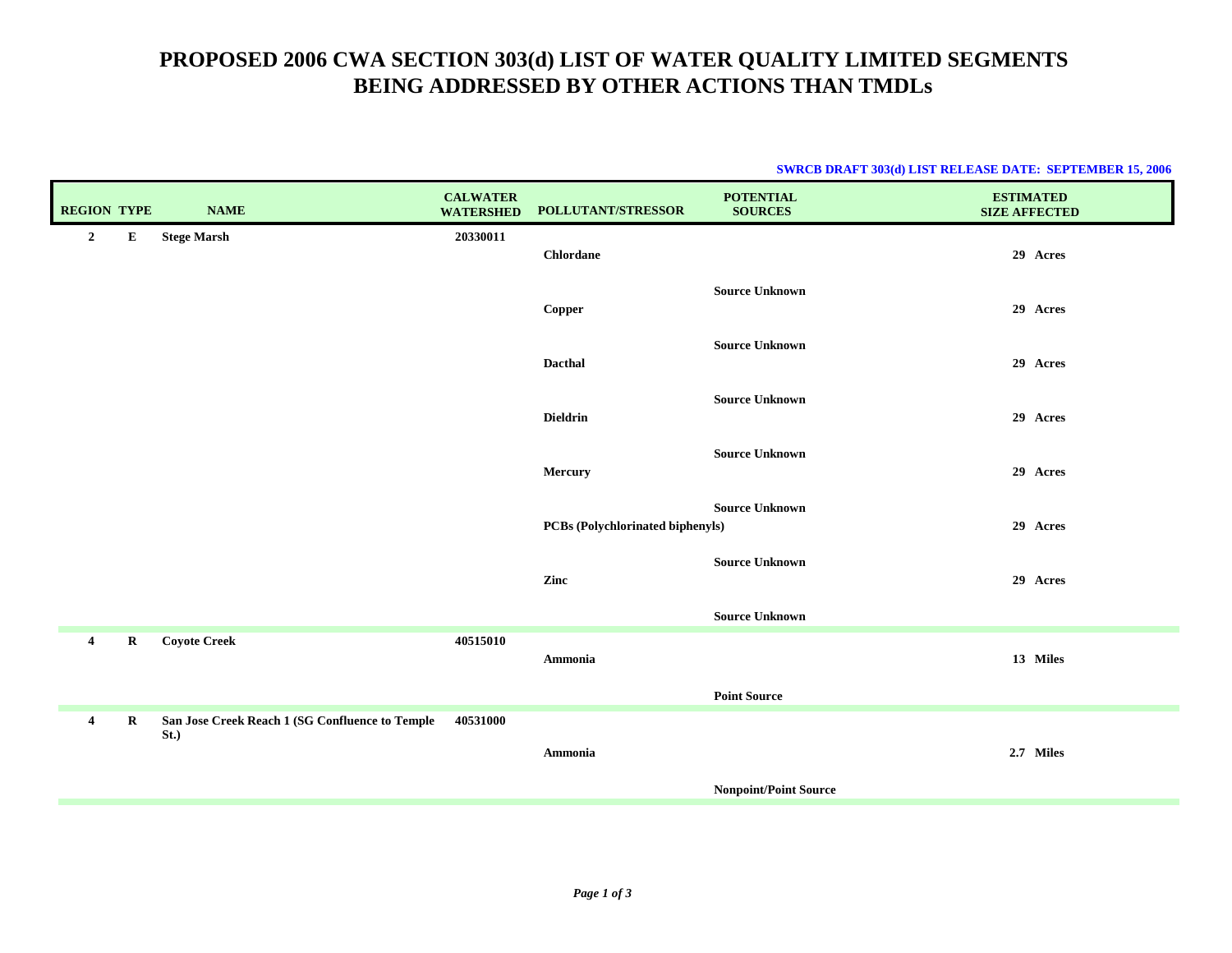# **PROPOSED 2006 CWA SECTION 303(d) LIST OF WATER QUALITY LIMITED SEGMENTS BEING ADDRESSED BY OTHER ACTIONS THAN TMDLs**

### **SWRCB DRAFT 303(d) LIST RELEASE DATE: SEPTEMBER 15, 2006**

| <b>REGION TYPE</b> |             | <b>NAME</b>            | <b>CALWATER</b><br><b>WATERSHED</b> | <b>POLLUTANT/STRESSOR</b>              | <b>POTENTIAL</b><br><b>SOURCES</b>                                                     | <b>ESTIMATED</b><br><b>SIZE AFFECTED</b>                                                                          |
|--------------------|-------------|------------------------|-------------------------------------|----------------------------------------|----------------------------------------------------------------------------------------|-------------------------------------------------------------------------------------------------------------------|
| 6                  | $\mathbf R$ | <b>Aspen Creek</b>     | 63210080                            | <b>Metals</b>                          |                                                                                        | 0.93 Miles                                                                                                        |
|                    |             |                        |                                     | remediation programs.                  |                                                                                        | Affected by acid mine drainage from Leviathan Mine. TMDL to be coordinated with Regional Board/CERCLA             |
|                    |             |                        |                                     |                                        | <b>Mine Tailings</b><br><b>Acid Mine Drainage</b>                                      |                                                                                                                   |
|                    |             |                        |                                     |                                        | <b>Inactive Mining</b>                                                                 |                                                                                                                   |
|                    |             |                        |                                     |                                        | <b>Natural Sources</b><br><b>Nonpoint Source</b>                                       |                                                                                                                   |
| 6                  | $\bf R$     | <b>Bryant Creek</b>    | 63210080                            |                                        |                                                                                        |                                                                                                                   |
|                    |             |                        |                                     | <b>Metals</b><br>remediation programs. |                                                                                        | 5.2 Miles<br>Affected by acid mine drainage from Leviathan Mine. Problem being addressed through RWQCB and CERCLA |
|                    |             |                        |                                     |                                        | <b>Mine Tailings</b><br><b>Acid Mine Drainage</b>                                      |                                                                                                                   |
|                    |             |                        |                                     |                                        | <b>Inactive Mining</b>                                                                 |                                                                                                                   |
|                    | $\bf{R}$    | <b>Leviathan Creek</b> | 63210080                            |                                        | <b>Nonpoint Source</b>                                                                 |                                                                                                                   |
| 6                  |             |                        |                                     | <b>Metals</b>                          |                                                                                        | 3.2 Miles                                                                                                         |
|                    |             |                        |                                     | Mine site.                             |                                                                                        | TMDL development to be coordinated with ongoing Regional Board and CERCLA remediation activities at Leviathan     |
|                    |             |                        |                                     |                                        | <b>Mine Tailings</b>                                                                   |                                                                                                                   |
|                    |             |                        |                                     |                                        | <b>Acid Mine Drainage</b><br><b>Inactive Mining</b>                                    |                                                                                                                   |
|                    |             |                        |                                     |                                        | <b>Erosion/Siltation</b>                                                               |                                                                                                                   |
| 6                  | S           | <b>Mono Lake</b>       | 60100080                            | Salinity/TDS/Chlorides                 |                                                                                        | 39743 Acres                                                                                                       |
|                    |             |                        |                                     |                                        | <b>Flow Regulation/Modification</b><br><b>Natural Sources</b><br><b>Source Unknown</b> |                                                                                                                   |
|                    |             |                        |                                     |                                        |                                                                                        |                                                                                                                   |